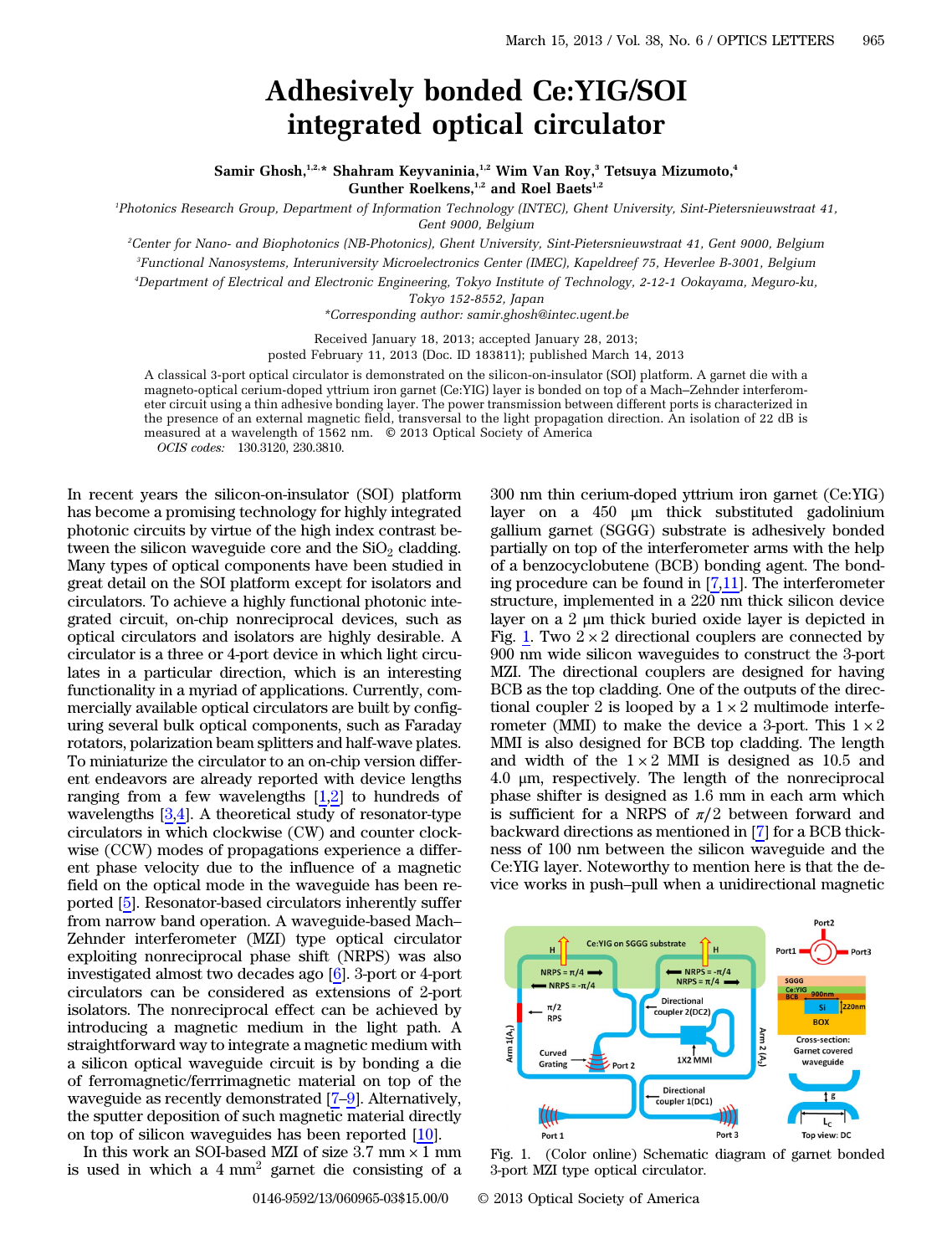<span id="page-1-0"></span>Table 1. Total Phases at Final Ports without Loop Path*<sup>a</sup>*

| Path              | Arm     | RP      | <b>NRP</b> | Φ        | C/D |  |  |
|-------------------|---------|---------|------------|----------|-----|--|--|
| $1 \rightarrow 2$ | $A_1$   | $\pi/2$ | $\pi/4$    | $3\pi/4$ | C   |  |  |
| $1 \rightarrow 2$ | $A_2$   | π       | $-\pi/4$   | $3\pi/4$ |     |  |  |
| $2 \rightarrow 1$ | $A_1$   | $\pi/2$ | $-\pi/4$   | $\pi/4$  | D   |  |  |
| $2 \rightarrow 1$ | $A_2$   | $\pi$   | $\pi/4$    | $5\pi/4$ |     |  |  |
| $2 \rightarrow 3$ | $A_1$   | π       | $-\pi/4$   | $3\pi/4$ | C   |  |  |
| $2 \rightarrow 3$ | $A_2$   | $\pi/2$ | $\pi/4$    | $3\pi/4$ |     |  |  |
| $3 \rightarrow 2$ | $A_1$   | $\pi$   | $\pi/4$    | $5\pi/4$ | D   |  |  |
| $3 \rightarrow 2$ | $A_2\,$ | $\pi/2$ | $-\pi/4$   | $\pi/4$  |     |  |  |
|                   |         |         |            |          |     |  |  |

a C/D—constructive/destructive interference.

field is applied transverse to the light propagation direction in the Ce:YIG covered sections.

The operation of the circuit as a 3-port circulator can be explained by considering the structure in Fig. [1](#page-0-0) as broadband device containing a  $\pi/2$  reciprocal phase shifter (RPS) on one of the arms (say arm 1). The light propagating between 2-ports in a particular direction experiences different phases while passing through directional couplers, RPS and nonreciprocal phase shifters of the circuit. The overall phases (besides a trivial constant factor which is the same for both arms) at all 3-ports for both the forward and backward directions are summarized in Tables [1](#page-1-0) and [2](#page-1-1). A 90 deg reciprocal phase shift for the cross-coupling in the directional coupler is assumed whereas 0 deg is assumed for the bar coupling. The phases for light transmission between ports 1 and 3 are tabulated separately in Table [2](#page-1-1) because the reflected light at the loop takes two paths after splitting at DC2. RP is the total reciprocal phase accumulated by light traveling through any of the paths whereas NRP is the nonreciprocal phase provided by the MZI arm with magnetic field transverse to the light propagation direction. The arrow in the "Path" column indicates the direction of light flow.  $L$  in Table  $2$  is used to abbreviate the loop way created by the  $1 \times 2$  MMI. Here  $\varphi$ means the sum of RP and NRP.

It can be observed that for one particular direction in which light is flowing between ports (as shown in Fig. [1](#page-0-0)) constructive interference is obtained, while in the opposite direction destructive interference is obtained. Hence the circuit works as a 3-port circulator.

A 2D full-vectorial finite difference method is adopted for the design of the required directional couplers. The waveguide width and thickness are 900 and 220 nm, respectively. The gap (g) between the waveguides is 250 nm in the 12 μm long coupling section.

<span id="page-1-1"></span>Table 2. Total Phases at Final Ports with Loop Path

| Path                                                            | RP.      | NRP      | Ф        | C/D |
|-----------------------------------------------------------------|----------|----------|----------|-----|
| $1 \rightarrow A_1 \rightarrow L \rightarrow A_1 \rightarrow 3$ | $5\pi/2$ | $\left($ | $5\pi/2$ | D   |
| $1 \rightarrow A_1 \rightarrow L \rightarrow A_2 \rightarrow 3$ | $\pi$    | $\pi/2$  | $3\pi/2$ |     |
| $1 \rightarrow A_2 \rightarrow L \rightarrow A_1 \rightarrow 3$ | $2\pi$   | $-\pi/2$ | $3\pi/2$ |     |
| $1 \rightarrow A_2 \rightarrow L \rightarrow A_2 \rightarrow 3$ | $\pi/2$  | 0        | $\pi/2$  |     |
| $3 \rightarrow A_1 \rightarrow L \rightarrow A_1 \rightarrow 1$ | $5\pi/2$ | $^{(1)}$ | $5\pi/2$ | С   |
| $3 \rightarrow A_1 \rightarrow L \rightarrow A_2 \rightarrow 1$ | $2\pi$   | $\pi/2$  | $5\pi/2$ |     |
| $3 \rightarrow A_2 \rightarrow L \rightarrow A_1 \rightarrow 1$ | $\pi$    | $-\pi/2$ | $\pi/2$  |     |
| $3 \rightarrow A_2 \rightarrow L \rightarrow A_2 \rightarrow 1$ | $\pi/2$  | 0        | $\pi/2$  |     |

<span id="page-1-2"></span>

Fig. 2. (Color online) Coupling efficiency of the bar and cross ports of the directional coupler (a) as a function of wavelength, with a gap of 250 and 100 nm BCB thickness for various coupler lengths  $(L_c)$  and (b) as a function of BCB thickness for  $L_c = 15 \mu m$ , gap = 250 nm at 1.577  $\mu$ m wavelength.

Taking into account the bent entrance and exit waveguides an effective coupling length  $L_c$  of 15  $\mu$ m is considered. The performance of the directional coupler depends on the operating wavelength as shown in Fig.  $2(a)$ . The BCB thickness is taken as 100 nm on top of the waveguides although the actual BCB thickness does influence the directional coupler's performance much as depicted in Fig.  $2(b)$ . Transverse magnetic (TM)-polarized light is assumed in the simulation, since the NRPS is only observed for this polarization. From Fig.  $2(a)$  we can see that the 3 dB coupling length is varying with wavelength. For our current designed device with  $L_c = 15 \mu m$  the optimum operating wavelength range lies between 1.56 and 1.58 μm. The circuit depicted in Fig. [1](#page-0-0) behaves as a broadband circulator but for that a perfect alignment of the garnet die on the MZI arms is required so that there is no extra RPS created between both arms of the MZI. In the real device there was no extra  $\pi/2$  RPS, rather it was designed to be perfectly symmetric and the garnet die was intentionally bonded slightly tilted as to provide difference in optical path length between both arms, thereby also making the isolator wavelength dependent and hence less broadband.

As the TM mode can only experience NRPS in this configuration, TM curved grating couplers were used to inject and collect light from the respective ports [\[12](#page-2-10)]. A stack of three miniature Nd-B-Fe magnets are used to bias the ferrimagnetic Ce:YIG layer. Input and output fibers are swapped while the magnet orientation is kept fixed during the measurements. The power transmission results are shown in Figs.  $3(a)$  and  $3(b)$  for CCW and CW propagation through the circulator, respectively. Power transmissions between all combination of ports at 1573 nm are shown in Table [3.](#page-2-12)

It is important to mention that all the six measurements were not obtained simultaneously because of the setup constraints and for each set of measurements the magnet-stack needed to be moved while keeping the direction of magnetic field unaltered. This resulted in a small offset of the wavelengths at which perfect constructive and destructive interference occurred. The average free spectral range of 20 nm implies that the difference in garnet covered lengths in both the arms is about 135 μm as the mean group index of garnet and BCB clad waveguide differs from only from that of the